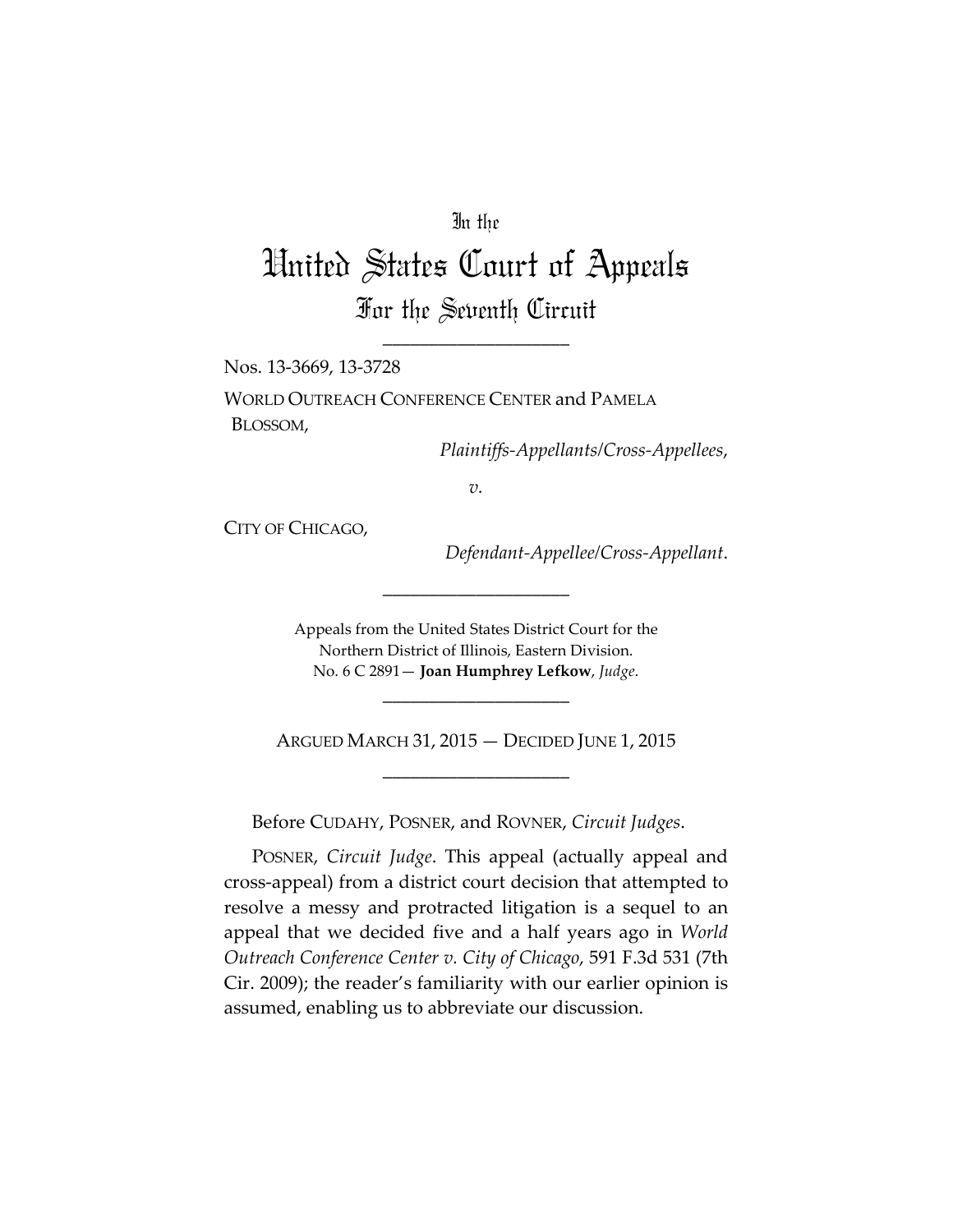The former appeal was brought primarily (and for the sake of simplicity we'll assume only) by the World Outreach Conference Center, a Christian religious organization in Chicago. (We'll call it, for the sake of brevity, "World Outreach," but the reader should understand that the World Outreach Conference Center is only one World Outreach religious organization.) It challenged the district court's dismissal of the suit on the pleadings. We agreed with the challenge, and reversed the district court's decision and remanded the case. World Outreach's current appeal is from the grant of summary judgment (by a different district judge, her predecessor having resigned) in favor of the City on all but one of World Outreach's claims. The City's cross-appeal is from the judge's grant of partial summary judgment in favor of World Outreach on that claim. The effect of the two partial grants of summary judgment was to terminate the litigation, begun nine years ago.

The only basis for the suit that requires discussion (it is duplicated by the other grounds alleged) is the provision in the Religious Land Use and Institutionalized Persons Act of 2000 (RLUIPA), 42 U.S.C. §§ 2000cc *et seq*., that a land-use regulation "that imposes a substantial burden on the religious exercise of a … religious assembly or institution" is unlawful "unless the government demonstrates that imposition of the burden … is in furtherance of a compelling governmental interest; and is the least restrictive means of furthering that compelling governmental interest." 42 U.S.C. § 2000cc(a)(1). We can ignore the "unless" clause, as the City's argument is limited to denying that it imposed a substantial burden on World Outreach's religious activities; it does not assert "a compelling governmental interest" in do-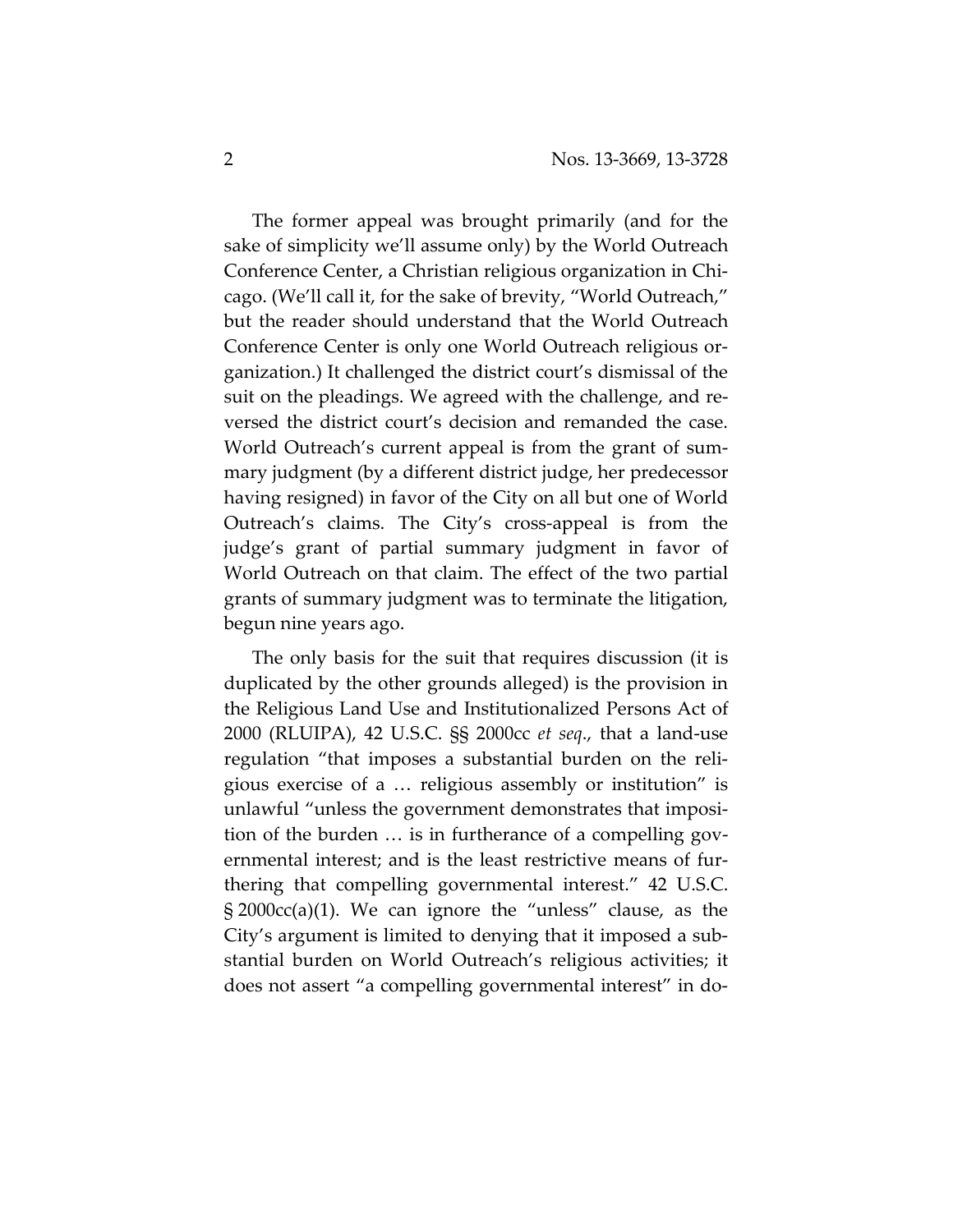ing so or deny that World Outreach is indeed a religious institution.

World Outreach (which remember is our abbreviation of World Outreach Conference Center) emphasizes assistance to the poor. See World Outreach Conference Center, "Mission Statement," [www.worldoutreachconferencecenter.org/](http://www.worldoutreachconferencecenter.org/index.php?option=com_content&view%E2%80%8C=%E2%80%8Carticle&id=47&Itemid=53) [index.php?option=com\\_content&view=article&id=47&Itemi](http://www.worldoutreachconferencecenter.org/index.php?option=com_content&view%E2%80%8C=%E2%80%8Carticle&id=47&Itemid=53) [d=53](http://www.worldoutreachconferencecenter.org/index.php?option=com_content&view%E2%80%8C=%E2%80%8Carticle&id=47&Itemid=53) (visited May 8, 2015). Its only facility is a building that it bought from the YMCA in July 2005, located in a poor area on Chicago's south side. The building has several floors. The first floor has a swimming pool, two gyms, and several meeting rooms sometimes used for religious services. The upper floors have a total of 168 single-room apartments called single-room occupancy—SRO—units. As the YMCA had done, World Outreach rents these apartments on a temporary basis to needy persons.

The YMCA needed to get a license every year, as did its successor as owner of the building, World Outreach, to permit it to rent rooms. The YMCA had had no trouble getting the license year after year even after the area in which its building was located had been rezoned as a community shopping district, in which residential use would not be permitted. For the YMCA's residential use of the 168 rooms was what is called a "legal nonconforming use" nonconforming because it didn't conform to the new zoning ordinance but legal because its nonconforming use was grandfathered; a "nonconforming status runs with the land and is not affected by changes of tenancy, *ownership*, or management." Chicago Zoning Ordinance § 17–15–0106 (emphasis added). So World Outreach's use of the building for the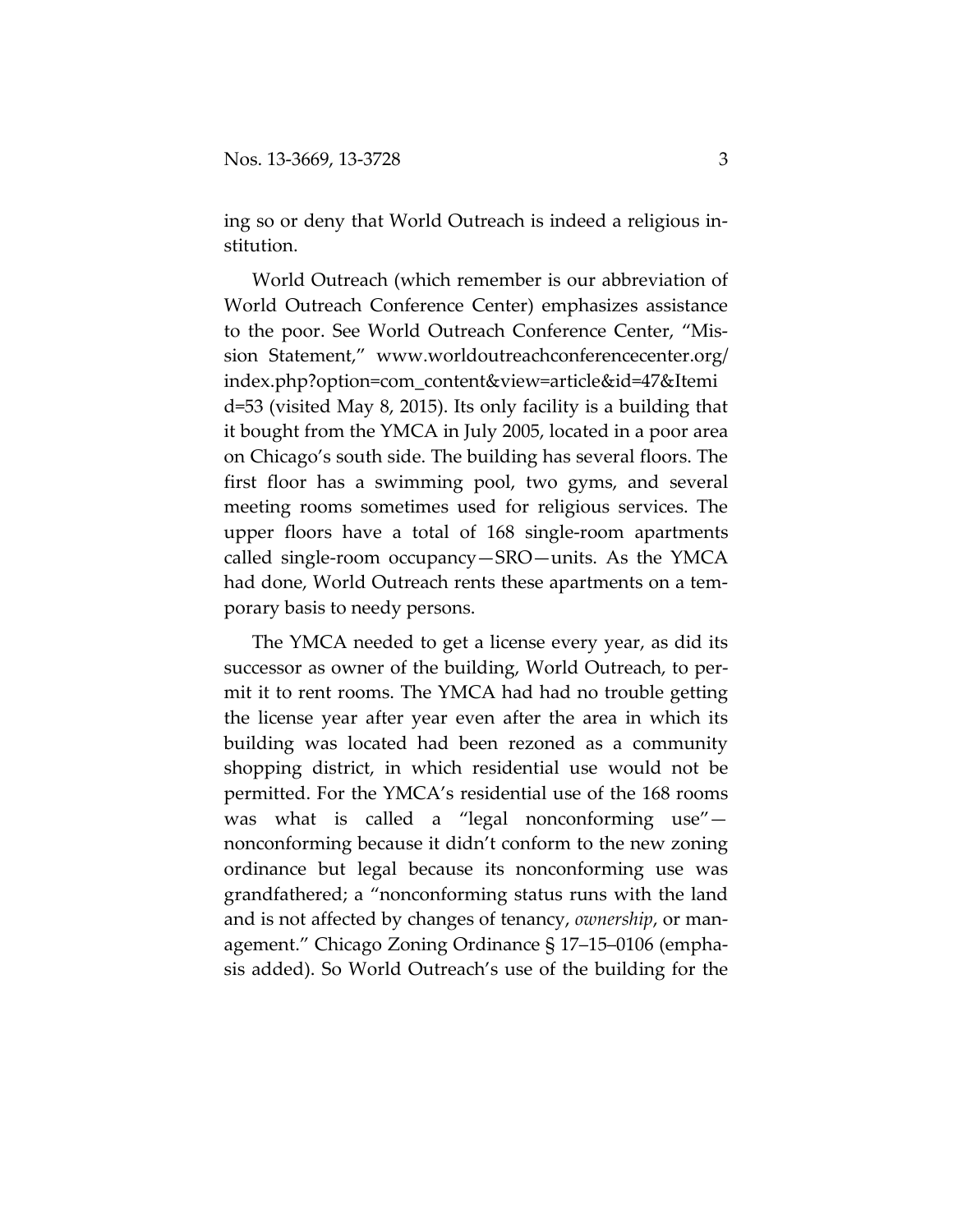same basic purposes as the YMCA (which is also of course a religious organization) was legal.

The passage we just quoted from the zoning ordinance has a further significance. A change in ownership as such has no effect on a building's status as a legal nonconforming use. And the City's zoning department had no reason to think that the change of ownership in this case would significantly change the use to which the building was put. World Outreach wasn't intending to tear the building down, consolidate the 168 single rooms into a dozen luxury suites, or fill the swimming pool with golden carp; it intended to use the building as the YMCA had used it. It is true that at first Pastor Blossom, the director of World Outreach, was unclear whether she would continue to rent the SROs. She thought she might replace them with a conference center, office space, day care center, Christian nightclub, and bible school. But she never followed through with that idea. Instead she sought a license to continue renting the SRO units, as the YMCA had done.

World Outreach encountered great difficulty in obtaining the licenses it needed (the one we just mentioned, plus a license to operate the community center). Such licenses must be obtained annually by the building's owner, not to prove legal nonconforming use but to make sure that the building is being operated in conformity with the City's building code. The reasons for the difficulty that World Outreach encountered in obtaining the required licenses remain obscure even after all these years of litigation. But on the basis of the evidence compiled to date (remember that there has been no trial), the likeliest reasons appear to be incompetence by the City's zoning department, a desire of the alderman (Antho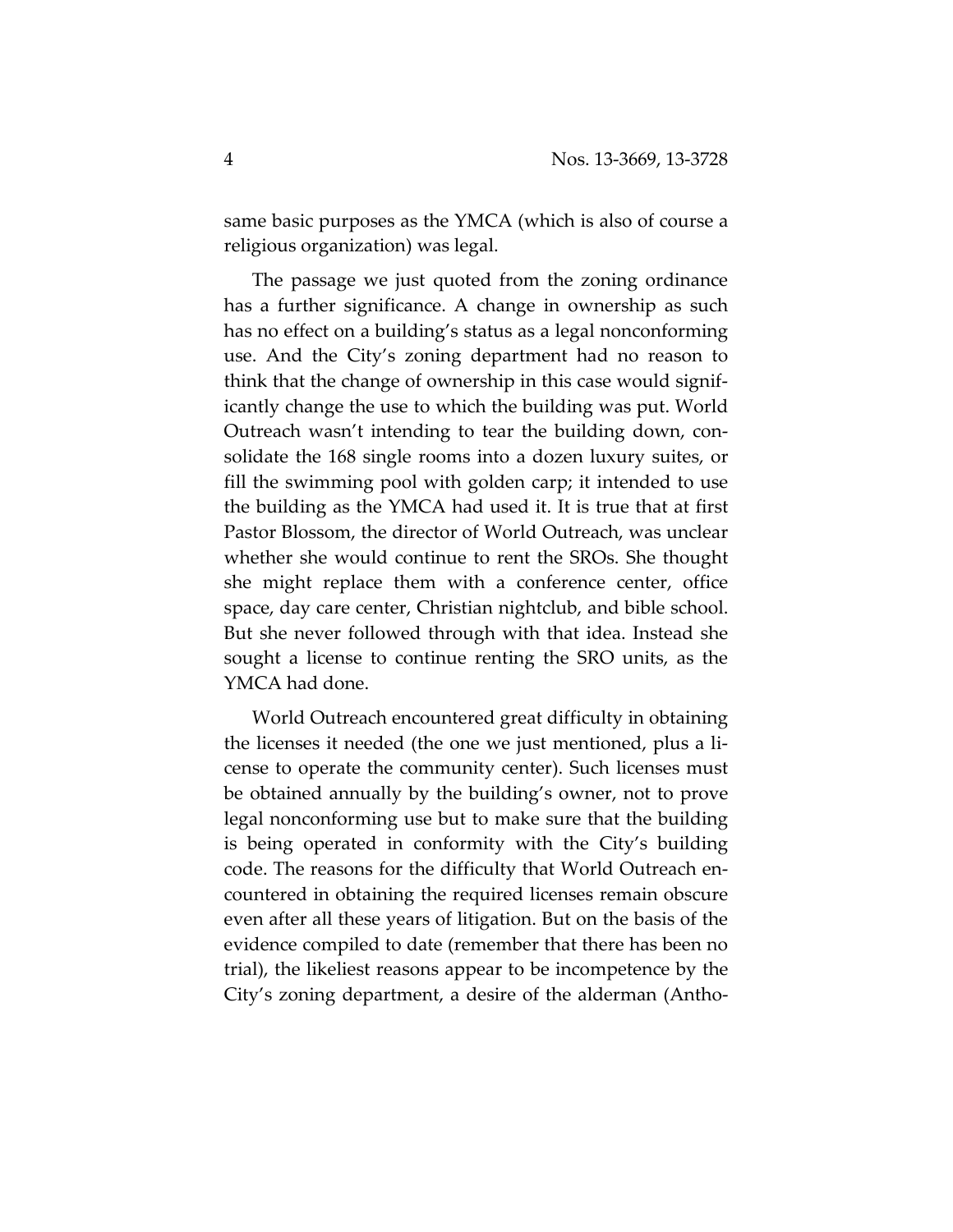ny A. Beale) of the Ninth Ward, in which the building is located, that the building be owned either by Chicago State University or Provider Realty Corporation, or fumbles on the part of World Outreach.

Chicago aldermen are powerful figures in the city's political system, and Alderman Beale may have pressured the City's zoning department to prevent World Outreach from using the building as it intended even though the intended use would be virtually identical to that of its predecessor the YMCA, which had owned and operated the building for eighty years. His stated reason for opposing World Outreach's buying the building—and for all we know his primary or even sole reason—was concern that World Outreach wouldn't be able to afford the repairs that the building apparently needed. We don't know the current status of those repairs.

The zoning department refused to grant World Outreach a license, ostensibly because World Outreach didn't have a Special Use Permit (SUP), which would have permitted the building to be used for a purpose (residence) forbidden by the current zoning of the area in which the building was located. The department should have known—maybe did know, since the YMCA's prior use of the facility was noted in its records—that World Outreach didn't need a Special Use Permit, because its intended use of the building was as a legal nonconforming use—basically it was continuing the YMCA's use of the building, only under a different name. It did need, and promptly after buying the building applied for, both a license to operate the community center in the building (that is, the facilities on the first floor) and an SRO license to allow it to rent the 168 single-room occupancy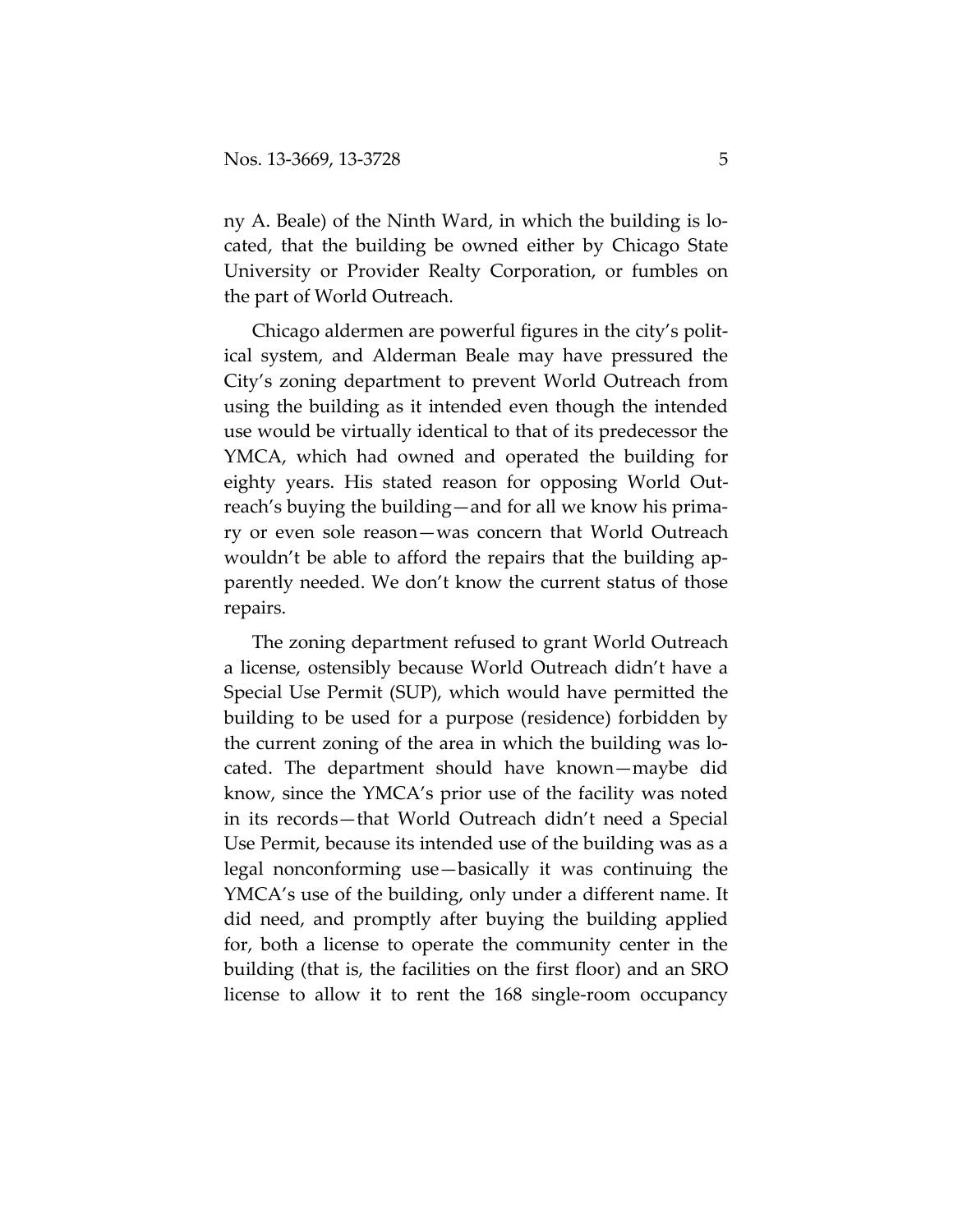units. But the City refused to issue the SRO license, on the ground that it could not lawfully do so until World Outreach obtained a Special Use Permit. World Outreach did need an SRO license in order to be allowed to rent the rooms, just as it needed a license to operate the community center, in order to certify the facilities' compliance with the City's building code. But it didn't need—and after September, when the area was reclassified as a Limited Manufacturing/Business Park District, could no longer have gotten—a Special Use Permit.

In December 2005 the City backed up its unlawful insistence that World Outreach obtain a Special Use Permit by suing World Outreach in an Illinois state court, contending that the religious organization's use of the building as a community center and church or religious assembly was illegal because it had no SUP. The complaint, consisting of 66 paragraphs of accusations and demands, was frivolous, and was voluntarily abandoned by the City in April of the following year. World Outreach, which had informed the City prior to dismissal that it planned to file counterclaims, promptly asserted its claims in a separate suit that it filed in state court. The City removed the case to federal court, kicking off the present litigation. Finally, in August 2007, two years after World Outreach had bought the YMCA's building—and according to World Outreach, after the City had required information on World Outreach's permit applications far beyond anything it had required of the YMCA—the City relented and licensed World Outreach to operate the building as a community center (using the facilities on the first floor of the building) and to rent the 168 rooms on the upper floors for single-room occupancy. Yet according to World Outreach the City continued harassing it, by conducting in-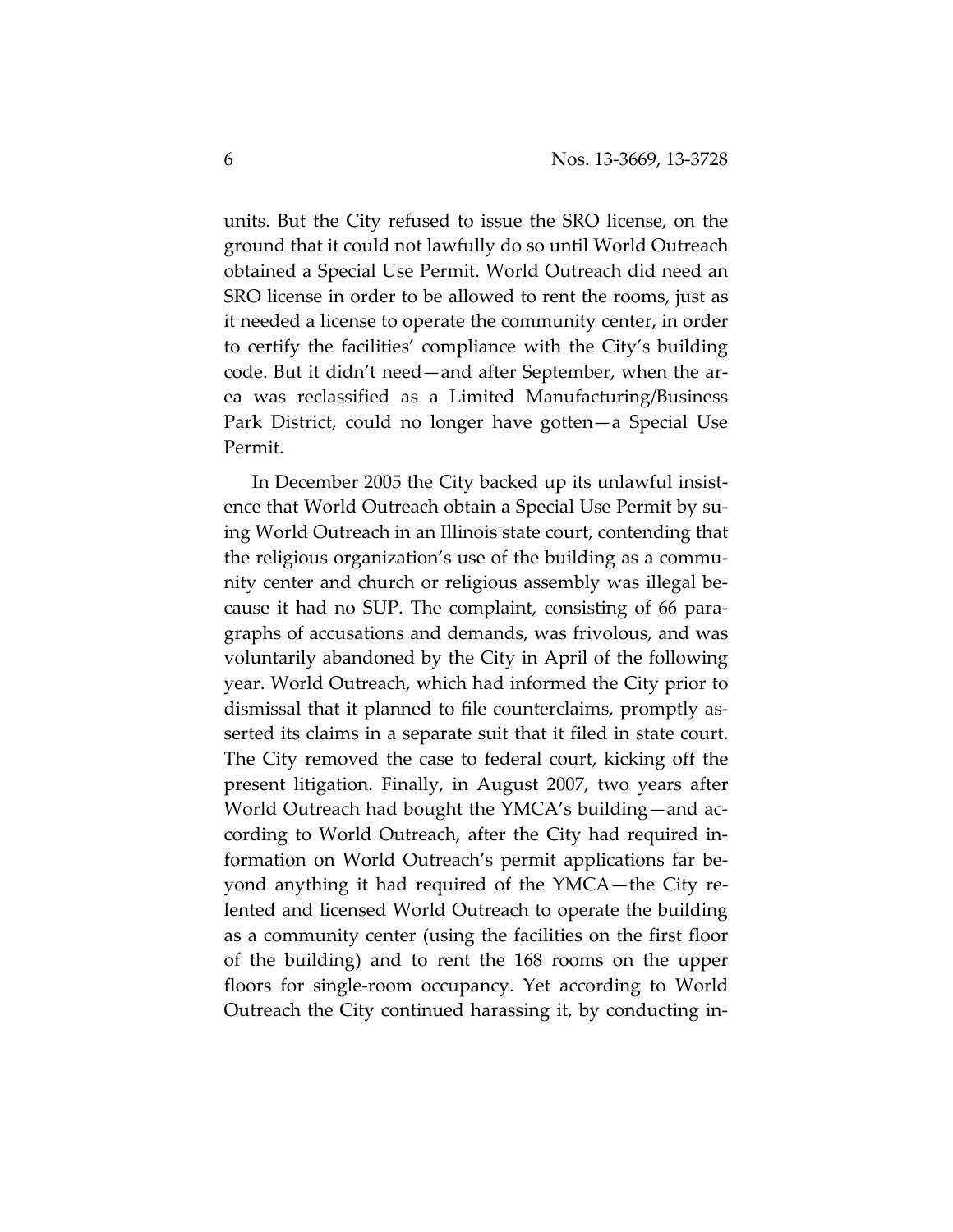spections with a frequency unknown when the YMCA had occupied the building (using it for essentially identical purposes).

The City's state court suit against World Outreach was indeed frivolous, as the district judge in this second round of the litigation ruled on summary judgment. Some very minor claims included in the suit may have had merit, such as that World Outreach had committed off-street parking violations and posted signs without obtaining proper permits, but the district judge was properly skeptical that the City would have filed a lawsuit based on just those claims, as opposed to issuing parking tickets or other minor administrative penalties. The judge was also on sound ground in ordering the City to reimburse World Outreach for the litigation expenses that it incurred in that suit; for such an award is of course a conventional remedy for having to defend against a frivolous suit. It's true that to show that the suit violated RLUIPA, World Outreach had to show that the attorneys' fees that it had incurred constituted a "substantial burden" on its religious activities. It's hard to imagine a vaguer criterion for a violation of religious rights. But a frivolous suit aimed at preventing a religious organization from using its only facility—a suit that must have distracted the leadership of the organization, that imposed substantial attorneys' fees on the organization, and that seems to have been part of a concerted effort to prevent it from using its sole facility to serve the religious objectives of the organization (to provide, as a religious duty, facilities for religious activities and observances and living facilities for homeless and other needy people)—cannot be thought to have imposed a merely insubstantial burden on the organization.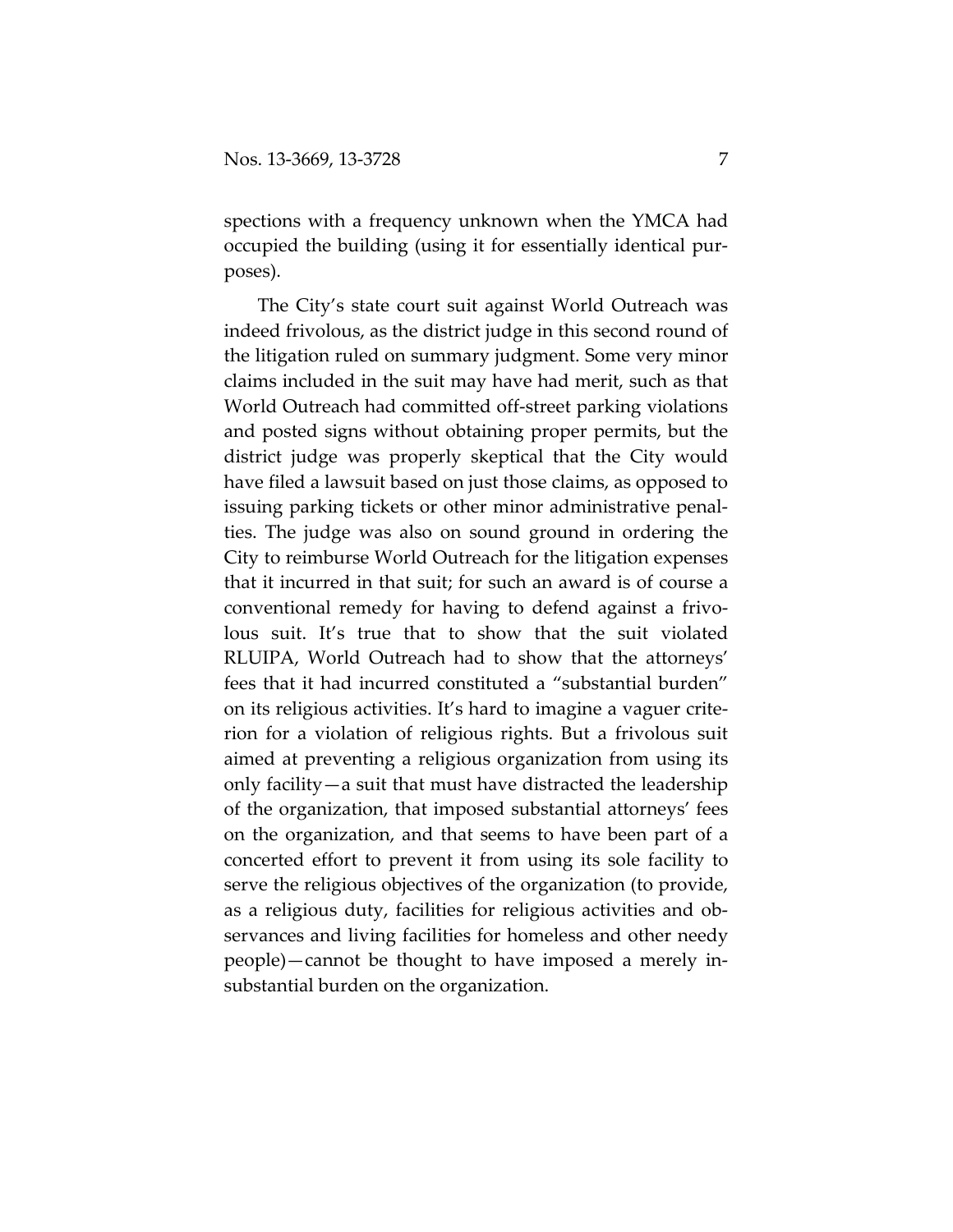A more difficult question is whether the district judge was also correct to grant summary judgment in favor of the City with respect to World Outreach's remaining claims. Remember that it took it two years to obtain the licenses it needed in order to be able to operate its building for the religious purposes that it intended. The district judge thought that the responsibility for the delay lay with World Outreach's failure to prove to the City's satisfaction that the building would be safe and, in particular, that its 168 SRO rooms would be habitable. The judge noted that the YMCA had had a number of citations for building code violations pending when it sold the building. The zoning department told World Outreach in May 2006 that it would have to submit to the department, among other things, "architectural drawings of every floor and the entire building" and the "square footage of every floor and the entire building." World Outreach did not fully comply for eight months. But it had been an odd request, for the zoning department must have had this information already, dating from the YMCA's ownership of the building. The change in ownership had not changed the size or shape or design of the building. If the zoning department was concerned about changes that World Outreach was thinking of making in the building's interior, it could have asked it for the building plans relating to any projected changes. The request in its expansive scope thus looks like harassment. But even if this is wrong, and World Outreach's other excuses for delay in complying are rejected, the consequence would merely be to shorten, rather than to eliminate, the period during which it was wrongfully denied the licenses it needed in order to be permitted to operate the building in accordance with its religious plans. The effect of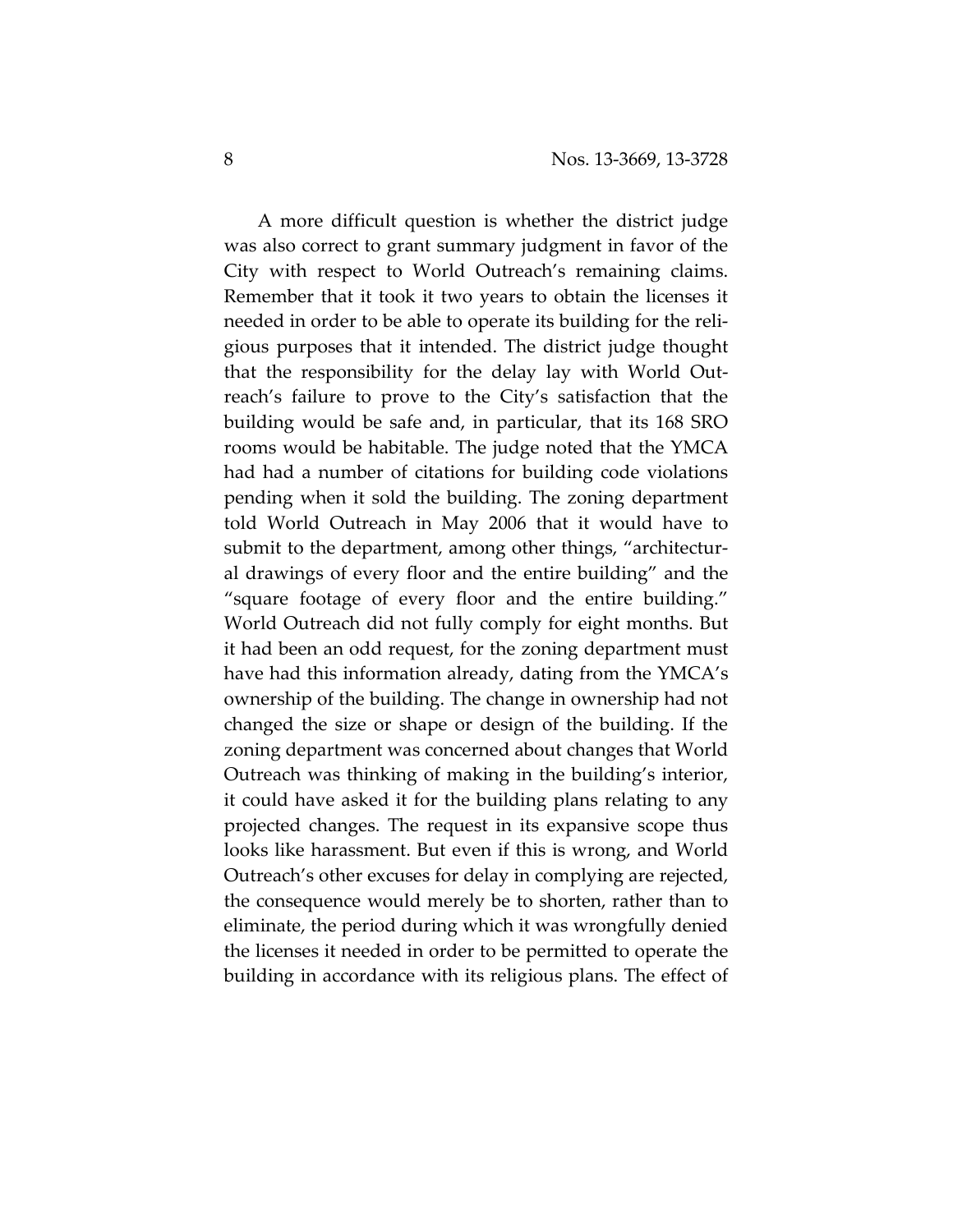invalidating all its excuses would thus be limited to reducing the damages it could prove.

The evidence presented in support of and opposition to the City's motion for summary judgment was too well balanced to justify the district judge in granting the motion. There was the animosity of the alderman to be considered, along with the fact that Chicago aldermen exercise significant power over activities of City government in their wards. There was the fact that the YMCA had accumulated a great number of citations for building code violations over the years, yet its licenses to operate the community center in the building and to rent the 168 rooms had always been issued in the ordinary course. (Maybe the zoning department considered the YMCA a more "respectable" religious organization than World Outreach; it is certainly older and better known.) There is the mysterious, and possibly malevolent, insistence by the City, contrary to its own ordinance, that World Outreach required a Special Use Permit for the building.

We do not say that World Outreach proved its case, other than with regard to the frivolous suit that the City had brought against it. But this is just to say that a trial is required to determine the rights of the parties; for contrary to the decision of the district court, a reasonable jury could find, especially by comparison with how the City had treated the YMCA's ownership and virtually identical management (replete with building-code violations) of the building, that the City had arbitrarily imposed a substantial burden on World Outreach's religious activities. We can understand the judge's desire to end a litigation that will soon have lasted as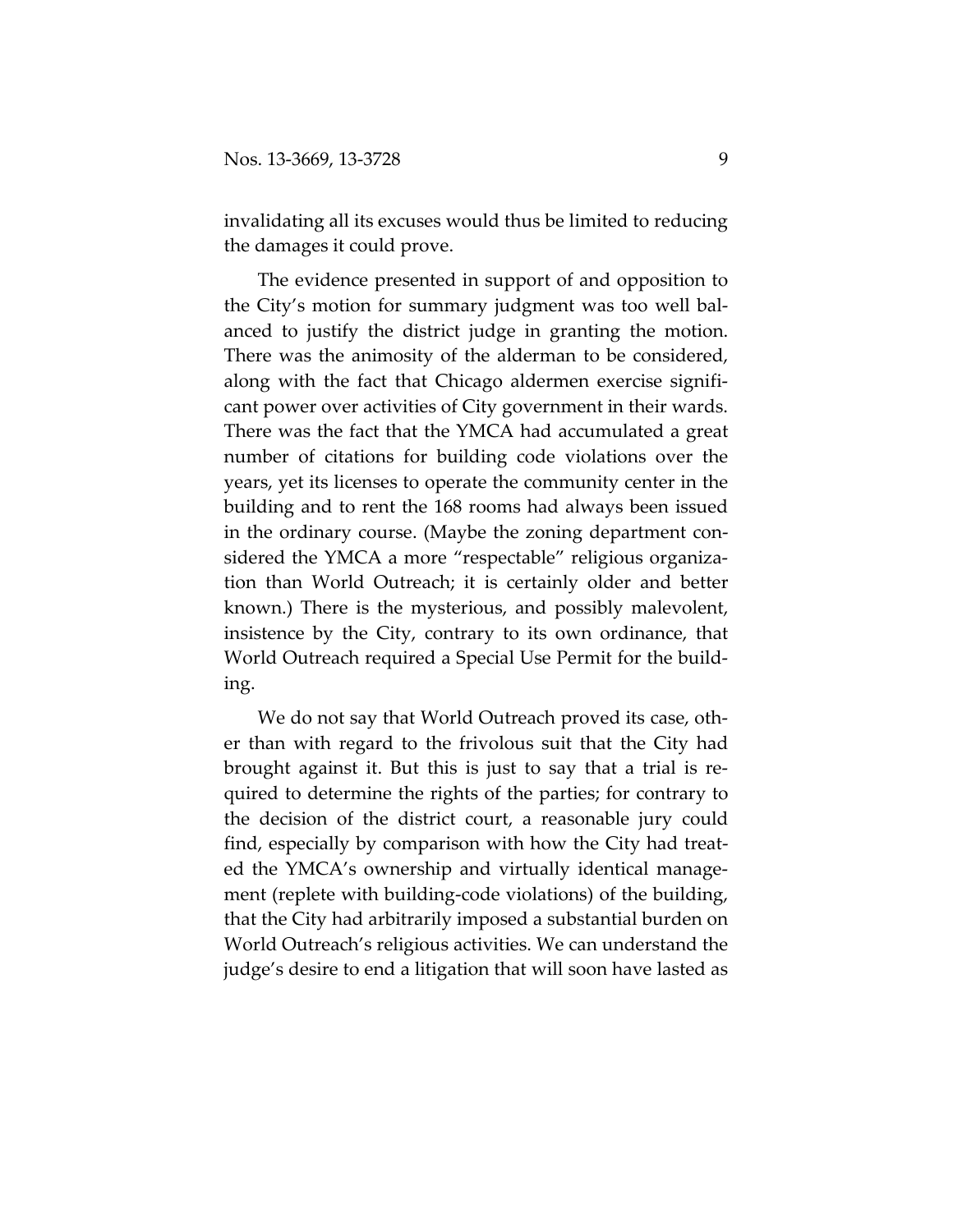long as the Trojan War, but we do not think that the end is yet in sight.

For guidance on remand, we consider finally the largest element of damages sought by World Outreach, besides the expenses it incurred, which the district judge properly awarded to it, in defending against the City's frivolous suit. Hurricane Katrina struck New Orleans and other places on the Gulf Coast late in August of 2005 with enormous destructive force. Many thousands of residents of the region had to be evacuated. As many as 10,000 of them may have been evacuated to Chicago. Living quarters had to be found for them. World Outreach volunteered its rooms, which at the time were still empty. There is evidence that it might have been able to charge the state or federal governments \$750 a month, for an entire year, for each evacuee that it housed, had it been permitted by the City to rent its rooms (it was forbidden, because it had been denied a license to rent them); and \$750 times 12 months times 168 rooms is \$1,512,000. World Outreach would have incurred some expenses but probably have cleared a tidy profit to use for its other activities—\$591,000, it says.

But the evidence it presented is weak. It is limited to a few statements by Ronald Carter, the Director of Strategic Planning of the Illinois Department of Human Services statements uttered before any final arrangements for Katrina evacuees had been made by FEMA (the Federal Emergency Management Agency)—that World Outreach's SRO units could be used to house evacuees. It is uncertain whether World Outreach would have received *any*, let alone 168, evacuees, let alone for a full year (there is no evidence of how long evacuees remained in Chicago before returning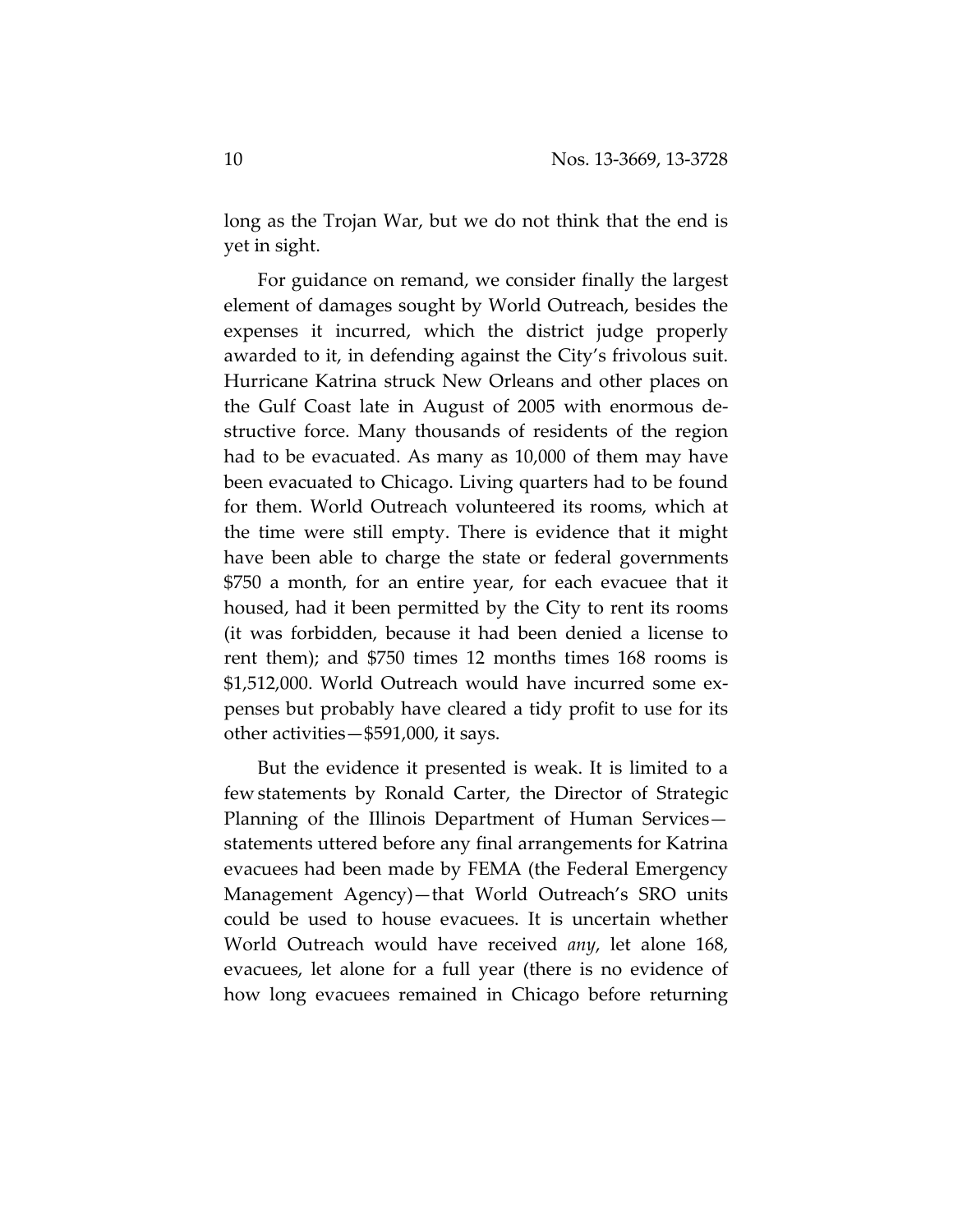home), even if the City had allowed it to rent the rooms, rather than insisting erroneously on the necessity of a Special Use Permit. World Outreach has presented no evidence of where the evacuees to Chicago ended up being housed, or for how long, or at what expense to government agencies, and whether World Outreach's SRO units would have been preferred by the Illinois Department of Human Services or by FEMA to accommodations in other buildings in Chicago. There is no indication that Carter was authorized to place evacuees with World Outreach, and his strongest statement was merely that he was "very interested in the facility." (In a similar vein, another official with the Department said "I didn't see any reason why I would not use them [i.e., World Outreach] as a referral.") There has been a failure of proof, which leaves us uncertain whether World Outreach can recover substantial damages.

But that is an issue for trial. At this stage of the litigation we can only affirm the grant of partial summary judgment in favor of World Outreach (regarding the attorneys' fees it sought as compensation for having to defend itself against a frivolous suit by the City), reverse the grant of partial summary judgment to the City, and remand the case to the district court with directions to proceed in conformity with this opinion.

AFFIRMED IN PART, REVERSED AND REMANDED IN PART.